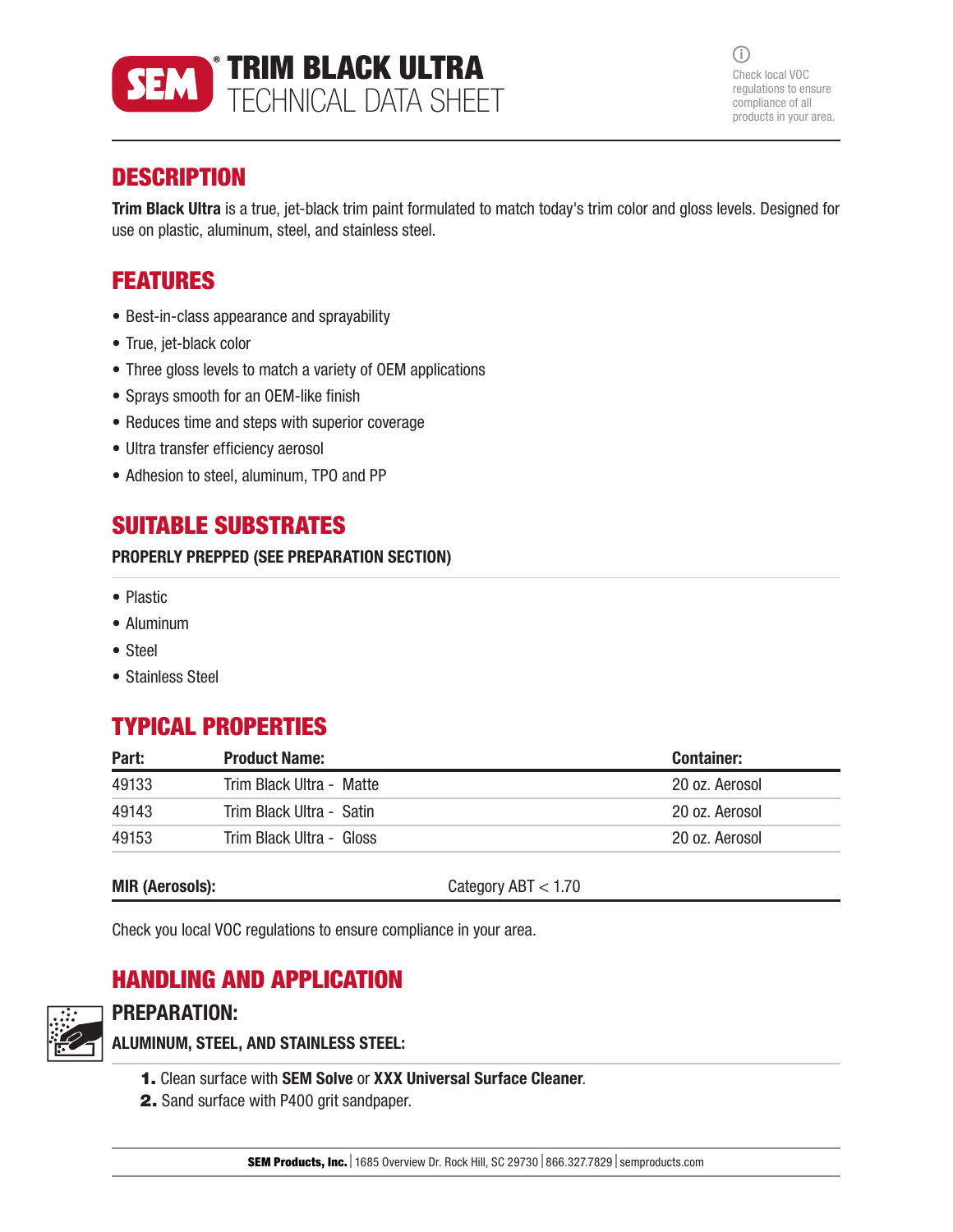3. Blow or wipe off dust and re-clean with SEM Solve or XXX Universal Surface Cleaner.

#### PLASTIC:

- 1. Clean first with SEM Soap and a gray scuff pad.
- 2. Rinse with water and dry.
- **3.** Clean with **Plastic & Leather Prep**. If contamination still exists, water will bead on the surface. Repeat this step until beading no longer occurs.
- 4. To promote adhesion on ABS, PVC and other similar plastics, apply a medium wet coat of Sand Free Adhesion Promoter. Apply color while Sand Free Adhesion Promoter is still wet. As the Sand Free Adhesion Promoter evaporates, the color is drawn into the surface creating excellent adhesion.
- Note: If the type of plastic is unknown, place a small amount of acetone on the back of the plastic and rub it with your gloved finger. If the plastic smears and melts, use **Sand Free Adhesion Promoter** as your adhesion promoter. If the acetone does not have an affect on the plastic, use Plastic Adhesion Promoter or XXX Adhesion Promoter.
- Note: Due to the amount of substrates Trim Black Ultra can be applied to, it is recommended to test a small area for adhesion before applying the product.



## APPLICATION:

Shake can vigorously for one minute after mixing ball rattles to ensure color uniformity and to prevent clogging. For best results, use when can temperature is approximately 70°F (21°C).

| Coats:                           | $1 - 2$ medium wet |
|----------------------------------|--------------------|
| <b>Flash Time Between Coats:</b> | $3 - 5$ minutes    |

Note: If clogging develops, remove spray button with a twisting motion and clean with XXX Universal Gun Cleaner or material compliant with VOC regulations in your area. Do not stick pin or other object into can. Gently replace spray button with top of can and spray button pointed away from you. Do not rush to reinstall the part. Adhesion of Trim Black Ultra improves with time. Full hardness is obtained in 48 hours.



Note: After each use, turn can upside down and spray several seconds to clear spray tip.



# CLEANUP:

Use appropriate cleaning materials compliant with VOC regulations in your area.



## STORAGE:

Trim Black Ultra should be stored in a cool, dry place with adequate ventilation away from heat, sparks and flames. The shelf life for Trim Black Ultra is 5 years when stored under normal conditions.